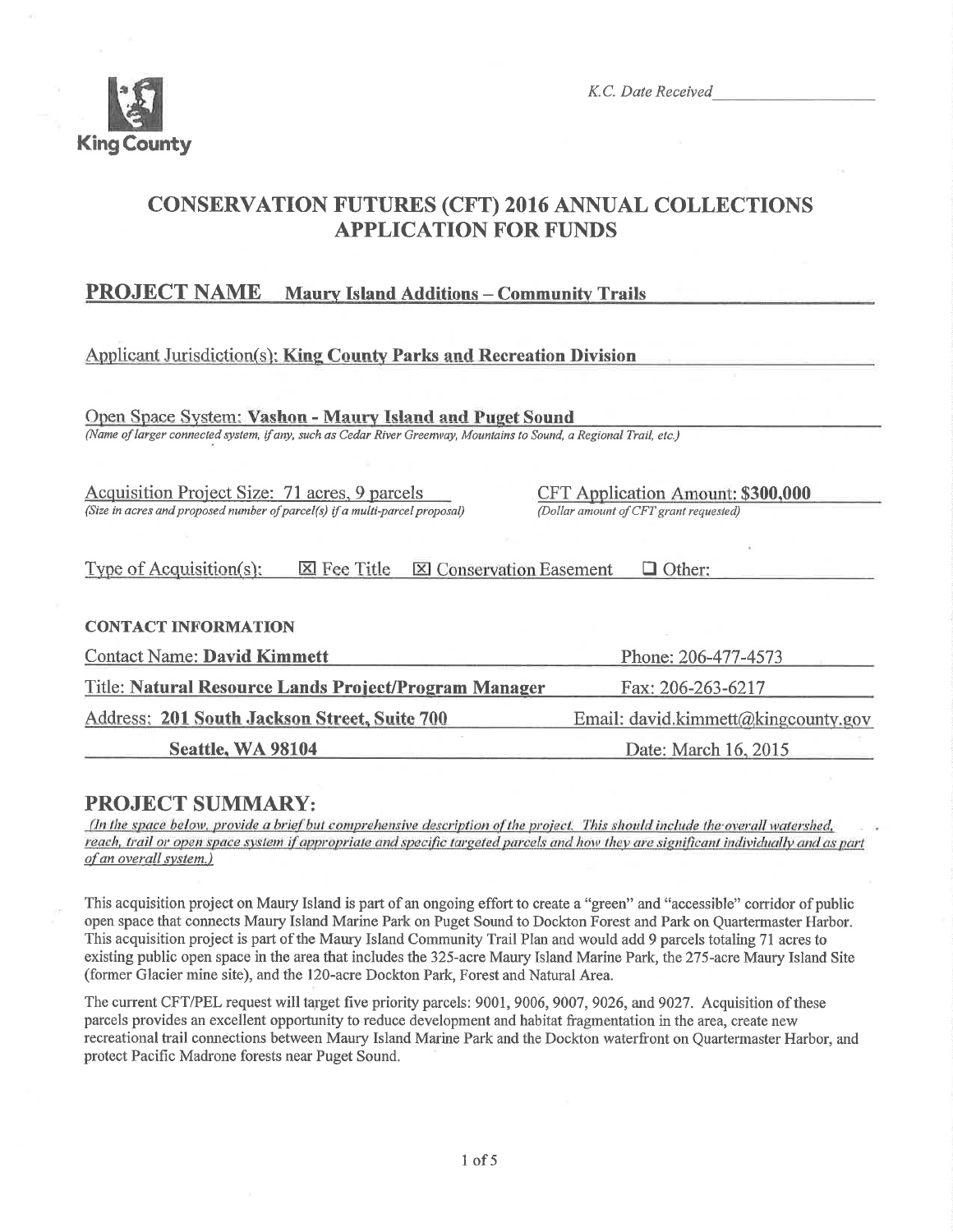#### 1. OPEN SPACE RESOURCES

Please review the attached evaluation criteria. For the **proposed acquisition parcel(s)**, please mark those criteria that apply and thoroughly, yet succinctly, describe in the space below how the proposed acquisition satisfies each marked criteria. Please clearly describe how these criteria might be met at a landscape level, and how they apply to individual parcels. If restoration is part of the plan, please briefly describe the current condition and the hoped for restored condition that is the goal of the acquisition.<br>  $\Box$  A Wildlife habitat or rare plant reserve  $\Box$  E. Historic/cultural resources

- 
- $\boxtimes$  A. Wildlife habitat or rare plant reserve  $\boxtimes$  B. Salmon habitat and aquatic resources
- 
- 
- 
- $\boxtimes$  F. Urban passive-use natural area/greenbelt
- El C. Scenic resources<br>
El G. Park/open space or natural corridor addition<br>
El H. Passive recreation opportunity/unmet needs<br>
El H. Passive recreation opportunity/unmet needs
	- $\boxtimes$  H. Passive recreation opportunity/unmet needs

Wildlife habitat or rare plant reserve: The 5 target parcels, totaling 35 acres, are completely forested and consist of mature Pacific Madrone and Douglas-fir forests, as well as a mature red alder component

Salmon habitat and aquatic resources: The target parcels are at an elevation of 400 feet but are less one-half mile from the Puget Sound shoreline. This part of Puget Sound, known as the Maury Island Aquatic Reserve, provides near shore habitat for spawning Coho and chum salmon, as well as many other species of marine life. The aquatic resource value of these acquisitions is high as much of the area is in a high groundwater recharge area. Groundwater provides base flow for Vashon and Maury Island streams. Preserving the forest will protect the island's groundwater recharge capacity, water quality and natural hydrologic function.

Scenic Resources: The target parcels provide a unique opportunity for the public to hike and ride through a Pacific madrone forest and to catch glimpses of Puget Sound in the distance.

Community Separator: The high density residential development known as Gold Beach is one-quarter mile from the target parcel 9001. The Gold Beach community of over 200 homes is nestled along the Puget Sound shoreline between Maury island Marine Park and the Maury Island Site (former Glacier mine site). The target parcels provide a critical upland forest connection between the two Maury Island park sites and establish a natural buffer between the Gold Beach community and rural Maury Island.

Urban passive-use natural area/greenbelt: As mentioned above, the target parcels are very close to the Gold Beach residential community. Like many areas in this part of Maury Island, Gold Beach is the site of a former gravel mine. It was developed under outdated building codes and is essentially an urban residential community in rural King County. Current rural zoning codes would not allow such a residential development along the Puget Sound shoreline. The target parcels create a natural buffer and greenbelt between the Gold Beach community and rural Maury Island.

Park open space or natural corridor addition: At the landscape level, the 9 project parcels provide additional forested open space protection to Maury Island Marine Park, the Maury Island Site (former Glacier mine), and Dockton Park and Fòrest. Acquiring the project parcels eliminates the threat of development and preserves the forested open space connection with Puget Sound and adjacent open space park lands. The 5 target parcels are adjacent to the Maury Island Natural Area and Dockton Forest and Park. The target parcels protect acres of forest land, and provide a critical forest link between the former gravel site and the King County Roads forested parcel.

Passive recreation opportunity/unmet needs: The target parcels provide suitable forest and trail connection between the Maury Island Marine Park and other public lands on Maury Island. A trail route through the Gold Beach community is not feasible due to the proximity of the high density residences and the steep slopes. The long-range plan is for an island-wide trail system that connects Maury Island Marine Park on Puget Sound to Dockton Park on Quartermaster Harbor. The trail network provides opportunities for hiking, mountain biking, running, horseback riding and nature observation in a natural forested setting. King County staff, in partnership with the Friends of Maury Island Marine Park, are planning new trail routes in the Marine Park that will connect to the target parcels. The target parcels are a very important and critical step in fulfilling the long term Maury Island Community Trail vision.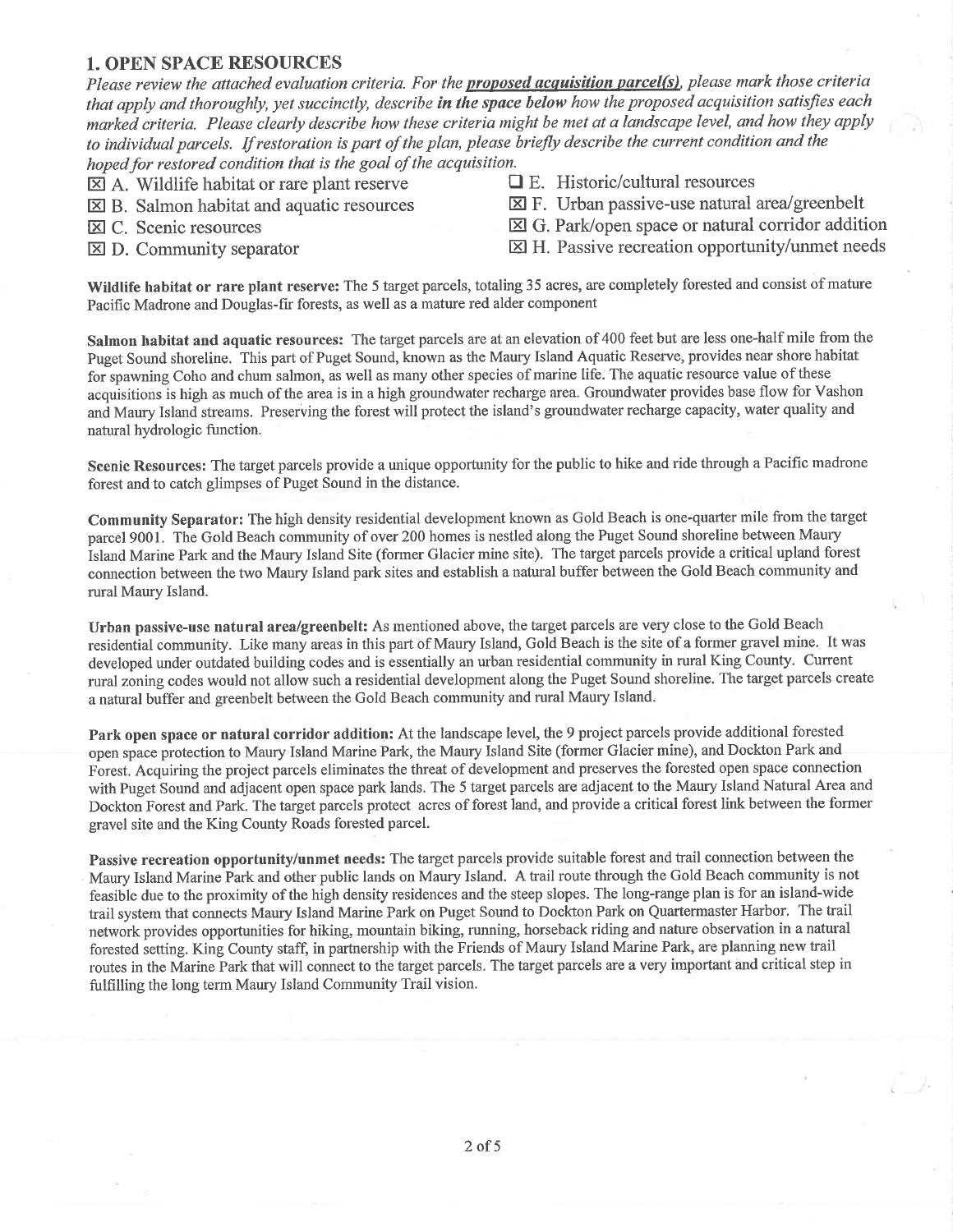#### 2. ADDITIONAL FACTORS

For the **proposed acquisition parcel(s)**, please mark all criteria that apply and thoroughly, yet succinctly, describe in the space below how the proposed acquisition satisfies each marked criteria.

- EXI A. Educational/interpretive opportunity
- $\boxtimes$  B. Threat of loss of open space resources
- EC. Ownership complexity/willing seller(s)/ownership interest proposed
- **E**D. Partnerships Describe any public or private partnerships that will enhance this project
- $\boxtimes$  E. Is the property identified in an adopted park, open space, comprehensive, or community plan?
	- F. Transferable Development Credits (TDC) participation

EducationaUinterpretive opportunity: The properties offer excellent opportunities to implement natural resource and ecological interpretation and outdoor education. As more of Maury Island is preserved and protected as public open space, it is anticipated that increasing numbers of King County residents will visit this unique outdoor environment which includes over two miles of protected shoreline and intact Pacific Madrone forests. The Friends of Maury Island Marine Park received a King County Parks Community Partnership Grant and have installed interpretive signs at an overlook in the park. The interpretive signs were completed by a Vashon Island artist and cover a range of topics including Pacific Madrone forests, near-shore ecology and marine wildlife, and mining and cultural history. The signs were developed with assistance from Vashon-Maury Island Audubon, and the Vashon Heritage Society. New interpretive signage could be placed at future trailheads and along trails on the target parcels.

Threat or loss of open space resources: Like much of Puget Sound, Maury Island has experienced growth and an increasing population. In fact, studies show that the population is decreasing in rural King County but increasing on Vashon-Maury Island. There are'many new homes on Maury Island's limited land base. The target properties are zoned for rural residential development. Acquiring the parcels adds permanent protection to the forests and natural resources of Maury Island.

Ownership complexity/willing seller(s)/ownership interest proposed: King County is currently negotiating acquisition of parcels 9124, 9125, 9126 and 9080, also known as the "Maury 4", with the owner LaSalle. These 4 parcels received 2013 CFT funding. The same owner also owns the 20-acre parcel 9001. This owner has expressed high interest in selling to King County once he can work out his legal matters. Adams, the owner of parcels 9006, 9007,9026, and 9027 is very anxious and willing to sell to King County as soon as we can secure funding.

Partnerships: Maury Island Marine Park was a former gravel mine site that was purchased and converted into a public park in 1994. The park has been preserved through strong and valued partnerships with Vashon and Maury Island citizens and non-profit stakeholders, which now form the Friends of Maury Island Marine Park. The Friends have helped guide restoration of the shoreline and low impact development of the site. The Friends, in partnership with the VMI Land Trust, Vashon Nature Center, Vashon Parks District and VMI Horse Association, fully support and advocate for the expansion of the Marine Park to make the forest and trail connection to other public open space lands on Maury Island.

Identification in an adopted plan: All of the proposed project parcels fulfill the major goals and recommendations outlined in the 2010 King County Open Space Plan, which includes preservation of open space, protection of fish and wildlife habitat, increased public access to natural resource lands, and providing recreation opportunities. The proposed project parcels also fulfill recommendations outlined in King County's adopted Comprehensive Plan under the Vashon Community Plan: acquire additional park sites in sensitive natural areas; preserve a public trail system on the islands that serves multiple uses; preserve and develop trails on public lands; and, establish trail corridors that connect park and open space areas, provide access to shorelines and incorporate features of special interest. The project proposal fulfills goals and recommendations in the draft "Vashon-Maury Island Community Trails Plan" which was created by the VMI Land Trust, VMI Horse Association, KC Parks and many other citizen trail users on Vashon and Maury Islands.

All of the project properties contain upland forests near the Puget Sound shoreline. The protection and preservation of forest lands and shorelines on Maury Island are identified in the following plans: Maury Island Conservation Initiative, 2004 WA DNR Maury Island Aquatic Reserve Management Plan, 2004 Ecological Economic Evaluation for Maury Island, Washington, 2005 Green-Duwamish and Central Puget Sound Salmon Habitat Plan, 2005 Vashon - Maury Island Watershed Plan, 2006 Puget Sound Salmon Recovery Plan.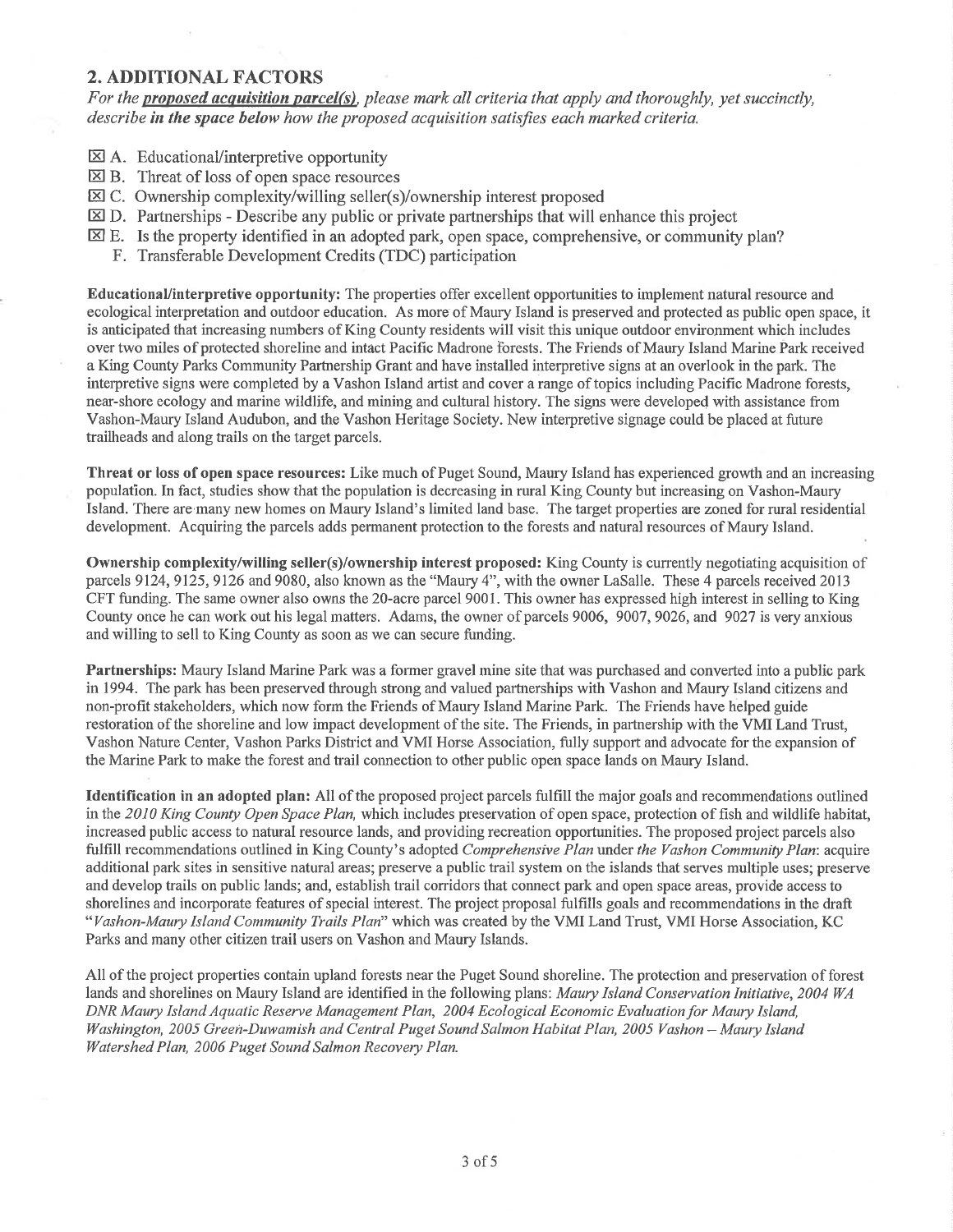#### 3. STEWARDSHIP AND MAINTENANCE

How will the property be stewarded and maintained? Does the property lend itself to volunteer stewardship opportunities? How will ongoing stewardship and maintenance efforts befunded?

The target properties will become part of Maury Island Marine Park and Dockton Forest and will be managed and maintained per the 2010 Parks and Open Space Plan and King County Parks' best management practices for natual resource and open space park lands. Stewardship of rural natural lands such as Dockton Forest and Maury Island Marine Park is performed by King County Parks' staff through the Natural Resource Lands Program and in partnership with King County's Basin Steward program. King County Parks' Natural Resource Lands Program is funded by a citizens approved Parks levy.

Stewardship of Maury Island Marine Park is performed by King County Parks' staff in partnership with the Friends of Maury Island Marine Park and the Vashon - Maury Island Land Trust. King County Parks has two full-time employees (FTE) working on Vashon and Maury Island year round with two to four additional seasonal employees in the summer.

In 2013 and 14, King County Parks received over \$1 million in grant funds from the Washington State Department of Natural Resources' "Puget Sound Corps" program to remove invasive plants and plant native plants on the former gravel mine areas at the Marine Park. This was part of a statewide "boots on the ground' jobs program to complete site restoration along Puget Sound shorelines. This program also built new trails that ultimately will connect to the project parcels. King County Parks has committed \$350,000 in capital funds to maintain the Marine Park in 2015 and 2016.

The Friends of the Marine Park received a KC Parks Community Partnership Grant to create site amenities like an overlook and picnic shelter on the beach, and to install interpretive signs on the near shore ecology

## 4. PROJECT BUDGET

| 1) TOTAL CFT APPLICATION AMOUNT <sup>a</sup> | CFT: \$300,000        |
|----------------------------------------------|-----------------------|
| 2) TOTAL PEL APPLICATION AMOUNT <sup>b</sup> | <b>PEL: \$300,000</b> |

 $^a$ Allowable CFT acquisition costs (Ordinance 14714): The disbursement of funds shall be made only for capital project expenditures that include costs of acquiring real property, including interests in real property, and the þtlowing costs: the cost of related relocation of eligible occupants, cost of appraisal, cost of appraisal review, costs of title insurance, closing costs, pro rata real estate taxes, recording fees, compensating tax, hazardous waste substances reports, directly related staff costs and related legal and adminístrative costs, but shall not include the cost of preparing applications for conservation futures funds.

 ${}^b$ King County projects only, if applicable.

#### Estimation of property value:

Briefly note how land values have been estimated (i.e., appraisal, property tax assessment, asking price, Ietter of value or other means).

. The values for the target parcels are based upon 2014 appraisal.

| <b>Phase 1 target parcels</b> |           | <b>Phase 2</b>   |      |             |
|-------------------------------|-----------|------------------|------|-------------|
| Adams (15 ac)                 |           | Ballard (5 ac)   | 9063 | \$100,000   |
| 9006,9007,9026,9027           | \$450,000 | Pilhal $(1 ac)$  | 9059 | \$25,000    |
| LaSalle (20 ac)               |           | Johnson (20 ac)  | 9041 | \$149,000   |
| 9001                          | \$360,000 | Emmer (10 ac)    | 9040 | \$5,000     |
| Sub-total (35 ac)             | \$810,000 | Subtotal (36 ac) |      | \$279,000   |
|                               |           | TOTAL (71 ac)    |      | \$1,089,000 |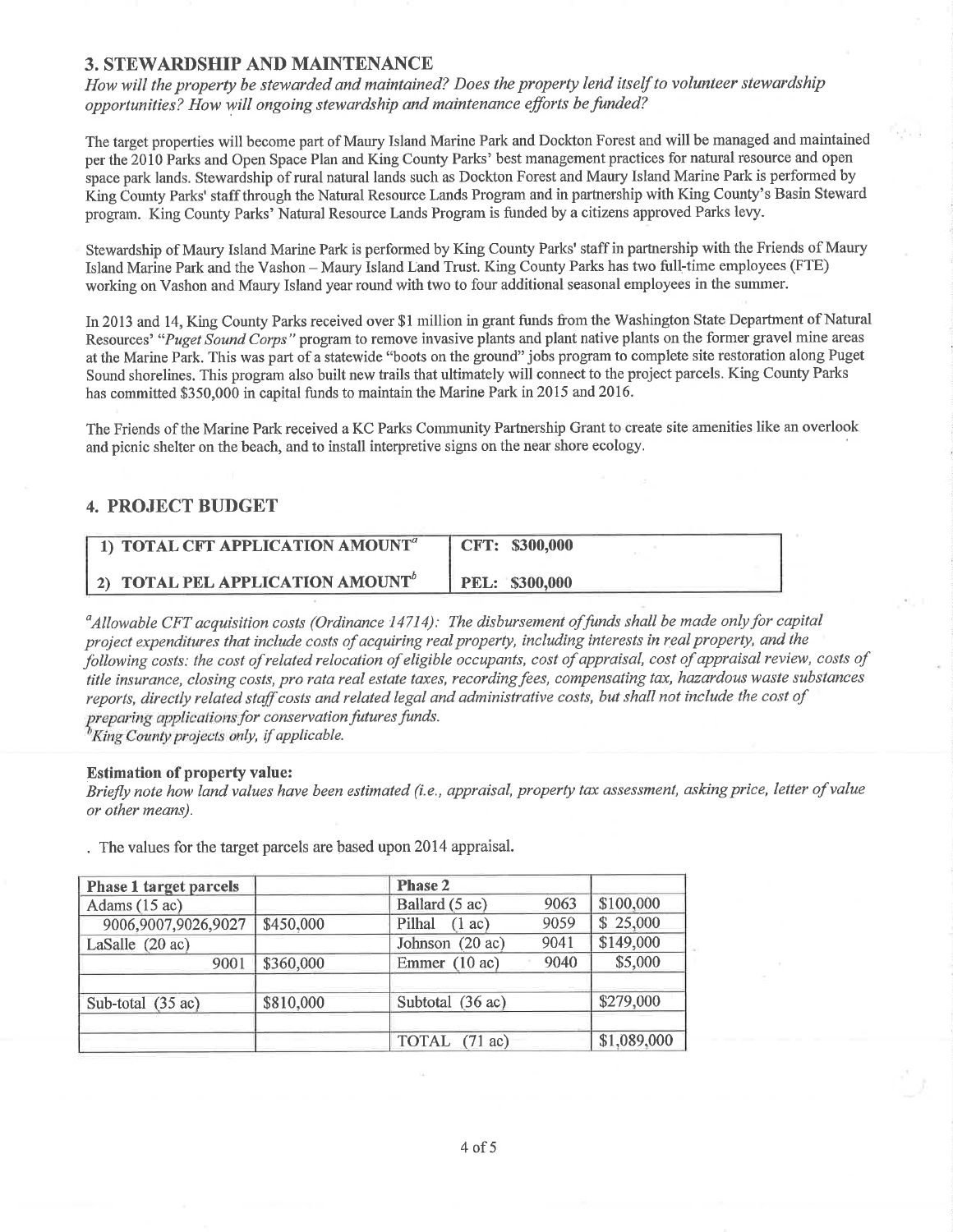| <b>PROJECT COSTS</b>                                   | <b>ESTIMATED DOLLAR AMOUNT OR RANGE</b> |
|--------------------------------------------------------|-----------------------------------------|
| Total property interest value                          | \$1,089,000                             |
| Title and appraisal work                               | \$10,000                                |
| Closing, fees, taxes                                   | \$5,000                                 |
| Relocation                                             |                                         |
| Hazardous waste reports                                | \$2,500                                 |
| Directly related staff, administration and legal costs | \$5,000                                 |
| Total Project Costs (CFT and other funds)              | \$1,115,000                             |

| <b>MATCHING FUNDS: Existing Sources</b><br>CFT can only provide a maximum of 50% of anticipated<br>project costs) | <b>DATE</b><br>(Expended or Committed) | <b>DOLLAR AMOUNT</b><br>(Expended or Committed) |
|-------------------------------------------------------------------------------------------------------------------|----------------------------------------|-------------------------------------------------|
| WA DOE funds were used for appraisals                                                                             | September 2014                         | \$10,000                                        |

Unidentified remaining match need: What funds are anticipated and what is the time frame? Please briefly discuss how the unidentified remaining match need above will be met.

This project is also requesting 5300,000 of 2016 Park Expansion Levy funds to act as match for the current CFT request of \$300,000.

## 5. IN-KIND CONTRIBUTIONS FROM PARTNERSHIPS

| <b>Brief Activity Description</b> | <b>Dollar Value of</b><br>In-kind<br><b>Contribution</b> | <b>Status</b><br>(Completed or Proposed) | <b>Activity Date Range</b><br>(Completion Date or Proposed)<br>Completion Date) |
|-----------------------------------|----------------------------------------------------------|------------------------------------------|---------------------------------------------------------------------------------|
| <b>TOTAL</b>                      |                                                          |                                          |                                                                                 |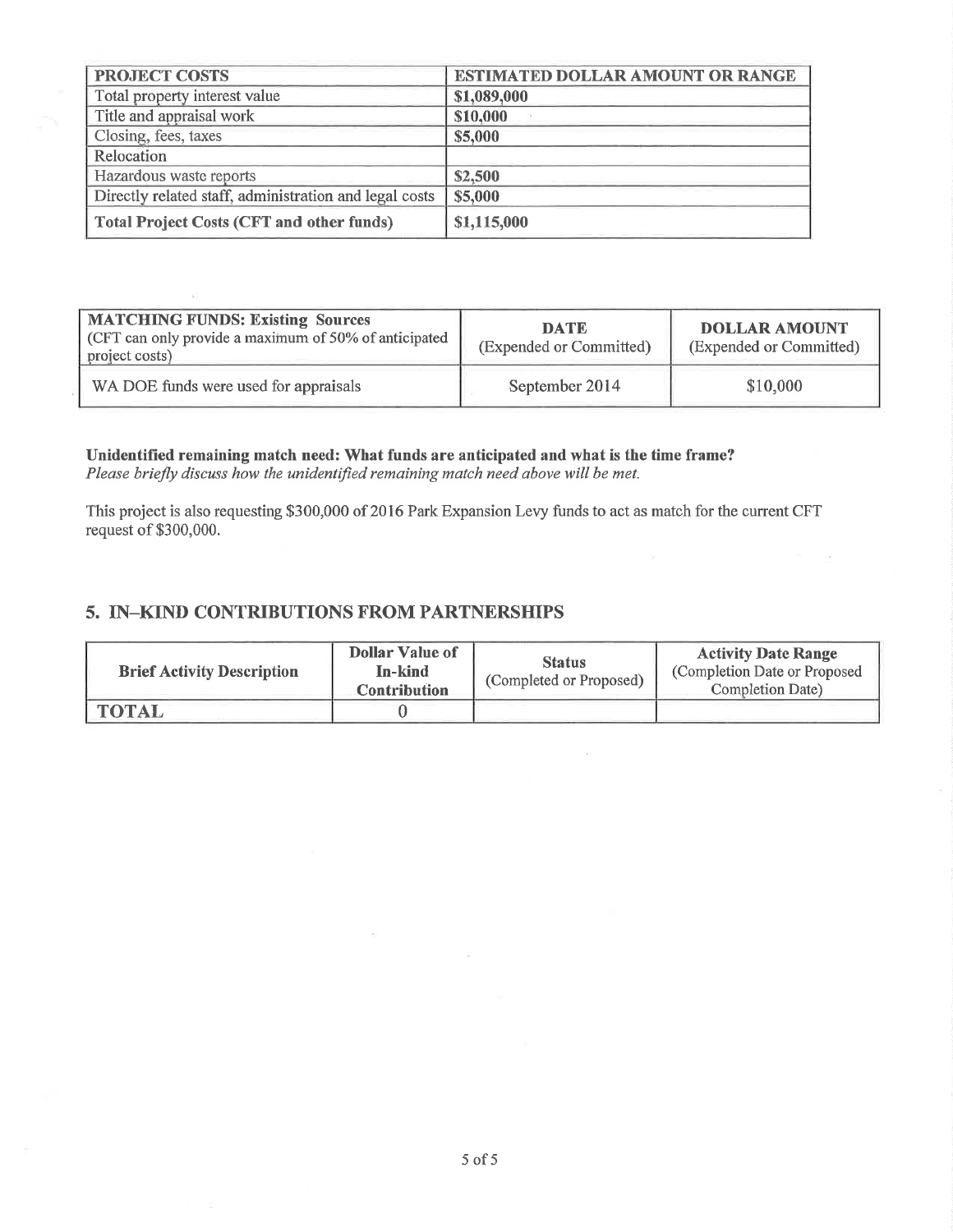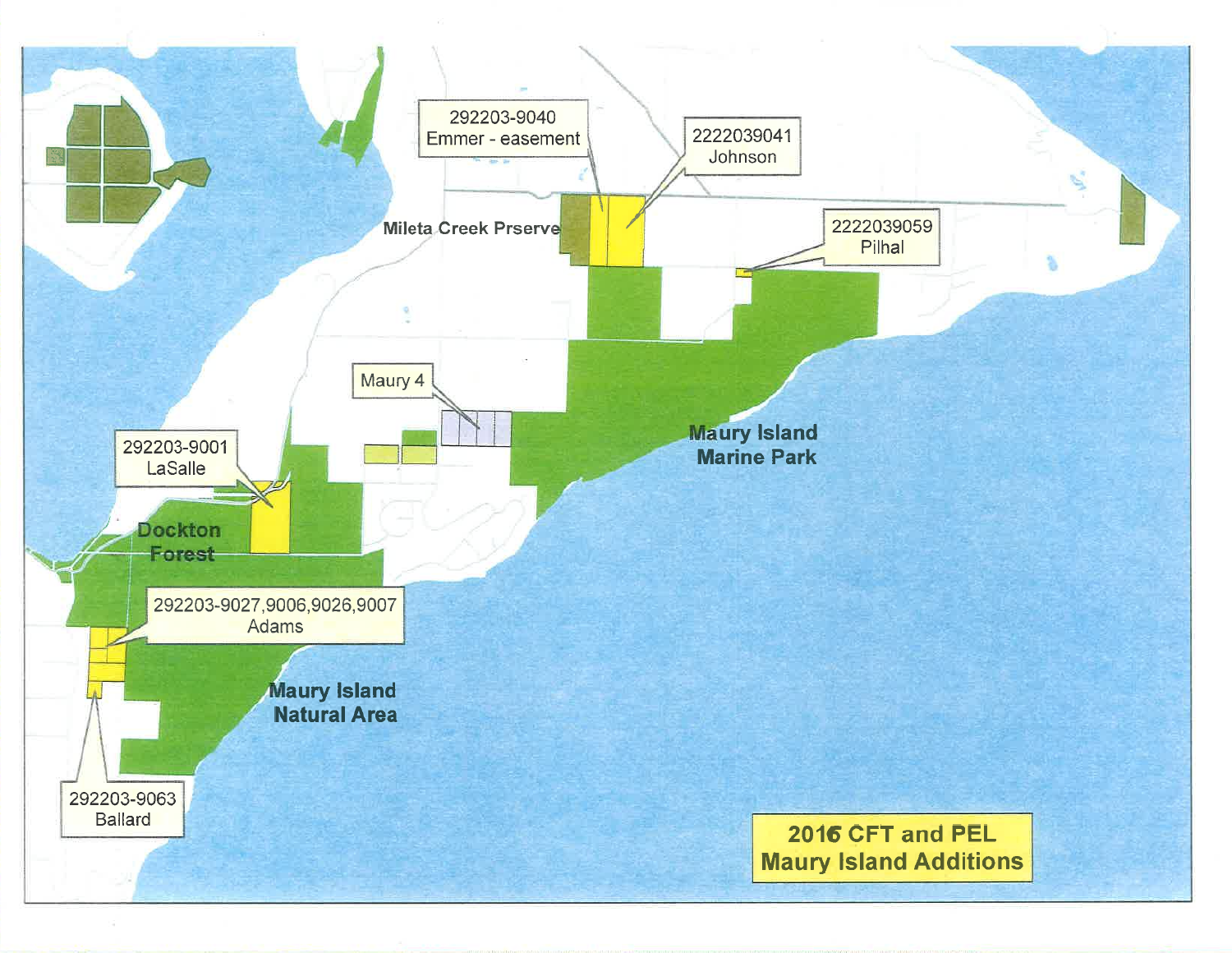